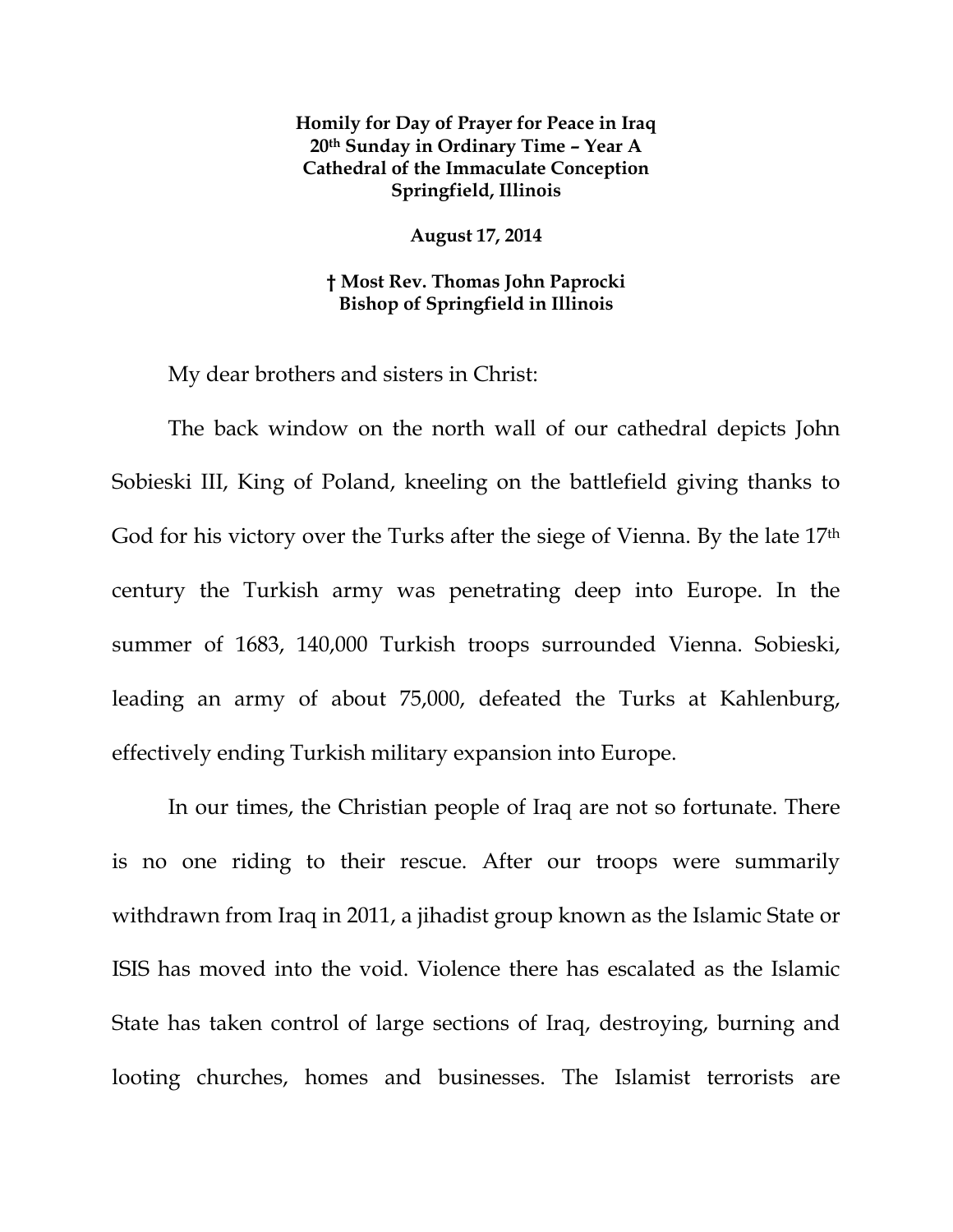ruthlessly slaughtering Christians and others who chose not to convert to Islam. Tens of thousands have fled their homes since the extremist militant group Islamic State overran large swathes of northern Iraq in June and gave Christian residents an ultimatum to convert to Islam, pay a special tax, or be killed. Faced with such a dire situation, most Christians have fled for their lives. The Chaldean Archbishop of Kirkuk, said that the latest advance has nearly purged northwestern Iraq of its Christian population. "There is not a Christian town left standing," the Archbishop said.

We should not dismiss the situation in Iraq as a far-away matter of no concern to us. U.S. intelligence officials said last Thursday that the gains made in recent months by the Islamic State have bolstered its long-term ambitions in the West, including the United States. Indeed, in a chilling video message aired last week, an ISIS soldier proclaims that their goal is to "raise the flag of Allah in the White House."

In light of this situation, our Holy Father, Pope Francis, has called for all people to pray for peace in Iraq. His Beatitude Louis Rafael Sako, Chaldean Catholic Patriarch of Iraq, had joined with the international pontifical foundation, Aid to the Church in Need, to call for a Global Day of Prayer for Peace. In solidarity with our Catholic brothers and sisters of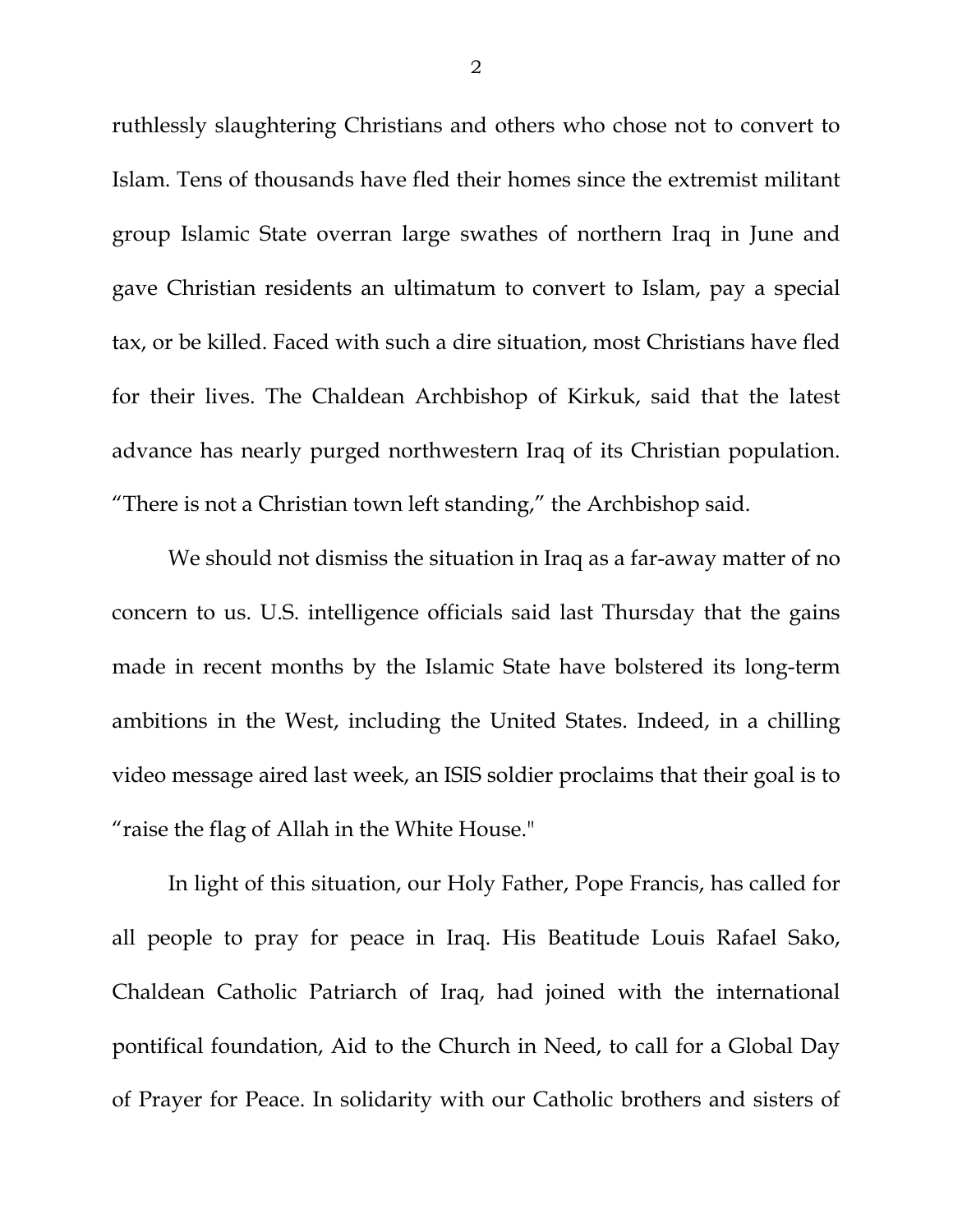Iraq, the Catholic Bishops of the United States have designated today as a Day of Prayer for Peace in Iraq. Catholics here in the United States are also encouraged to let their elected representatives know of their concern for Christians and other religious minorities who are in dire straits in Iraq, Syria, Egypt and other countries. As Pope Francis said on August 9<sup>th</sup>, "I ask the international community to protect all those suffering violence in Iraq."

Pope Francis recently wrote to the Secretary General of the United Nations, Ban Ki-moon. In his letter the Holy Father decried how "Christians and other religious minorities have been forced to flee from their homes and witness the destruction of their places of worship and religious patrimony." Pope Francis placed before the Secretary General "the tears, the suffering and the heartfelt cries of despair of Christians and other religious minorities of the beloved land of Iraq." The Catholic community and people of the United States share these tears, sufferings and heartfelt cries.

Archbishop Joseph Kurtz, President of the United States Conference of Catholic Bishops, sent a letter this past week to President Barack Obama, saying, "More must be done." Noting that Pope Francis had called upon "the international community, particularly through the norms and

3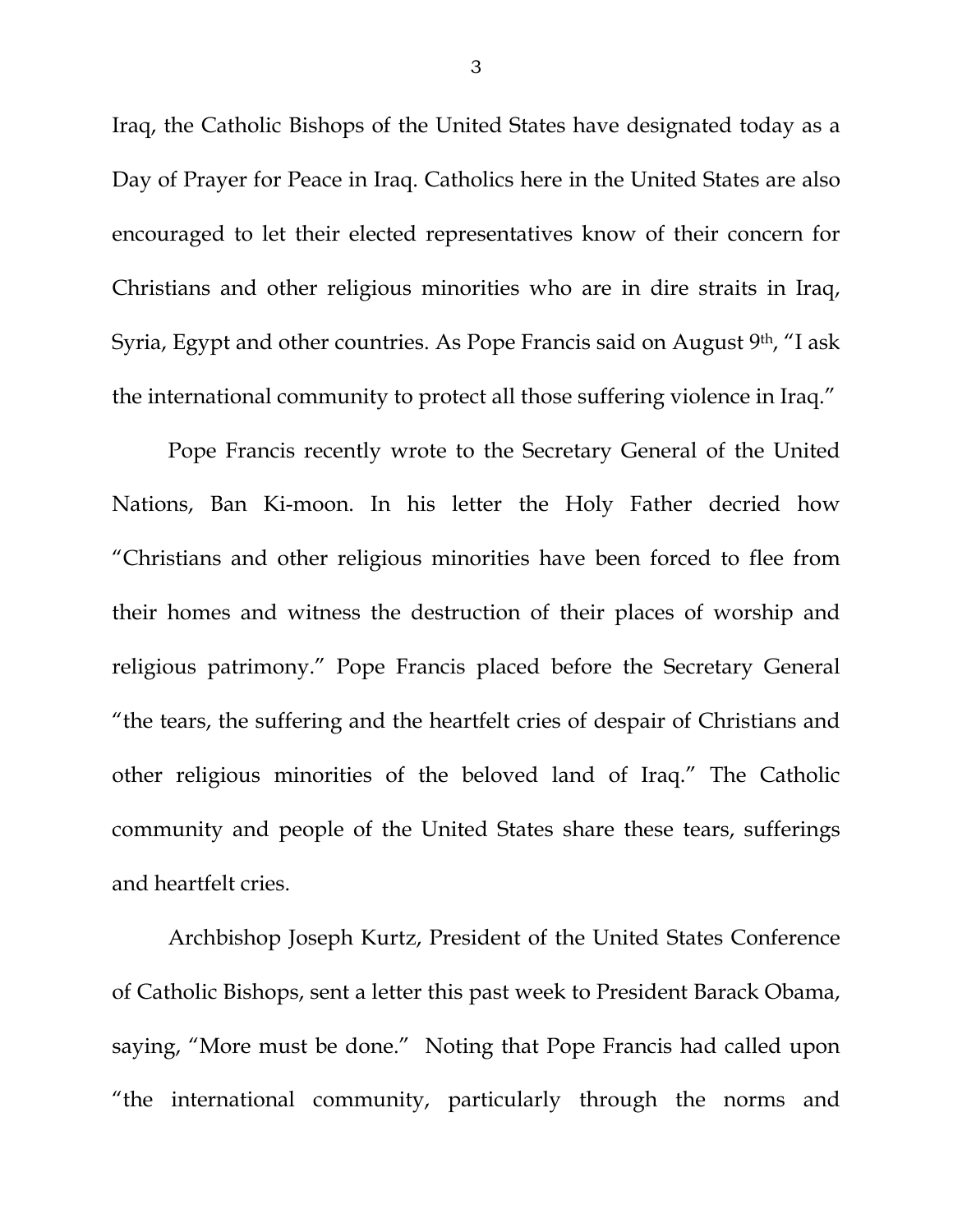mechanisms of international law, to do all that it can to stop and to prevent further systematic violence against ethnic and religious minorities," Archbishop Kurtz pleaded with President Obama for "the United States to answer this call in concert with the international community."

The jihadist genocide in Iraq calls to mind the speech given by Pope Benedict XVI at the University of Regensburg in 2006, in which he quoted the fourteenth century Byzantine emperor Manuel II Paleologus, saying: "Show me just what Mohammed brought that was new, and there you will find things only evil and inhuman, such as his command to spread by the sword the faith he preached." He was harshly criticized for quoting this statement. Yet in light of the violence of the jihadist terrorists seeking forced conversions to Islam, it is good to recall the point that Pope Benedict was making by repeating this quote, namely, that "spreading the faith through violence is something unreasonable. Violence is incompatible with the nature of God and the nature of the soul."

In 2007 Pope Benedict published a book entitled *Jesus of Nazareth* that provides the proper approach to spreading the faith, that is, through reason and persuasion, not violence. In the first book of what turned out to be a three-volume picture of the preacher from Galilee, the Holy Father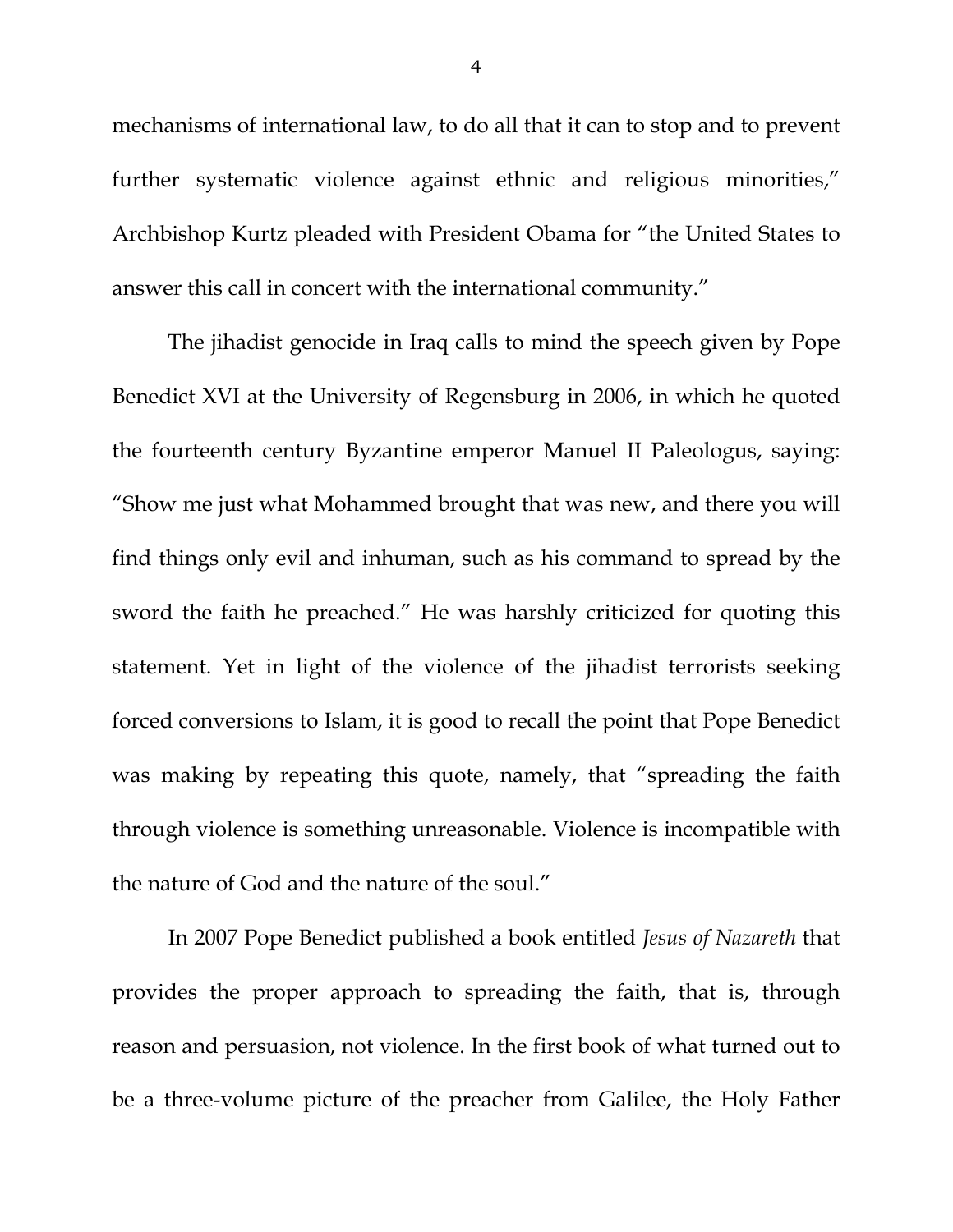wanted to write a simple and straightforward story of Jesus. As he says in the foreword of the book, it "is solely an expression of my personal search 'for the face of the Lord.'"

In the book the Holy Father asks the question, "What did Jesus bring to the world?" He did not bring world peace. He did not bring prosperity. So what has he brought to us? The answer is very simple, Pope Benedict says. Jesus has brought God to the world. He has told us about God, whom he calls "the Father." He has shown us that in looking upon Jesus we are looking upon God in human form. As he said to the apostle Philip, "To have seen me is to have seen the Father."

The one, true God, the Lord who revealed himself to Abraham and Moses, who made Israel his special people, now comes among us in Jesus of Nazareth. From the very beginning, God's plan reached beyond the chosen people to embrace all the nations of the world. The people of Israel were not chosen in an exclusive sense to be a members-only club, but to serve as a beacon of light to show the way for the rest of the world.

All of our readings today point in that direction. The prophet Isaiah announces that foreigners will be included in God's salvation. God will bring into His presence all who keep the sabbath and hold to the covenant,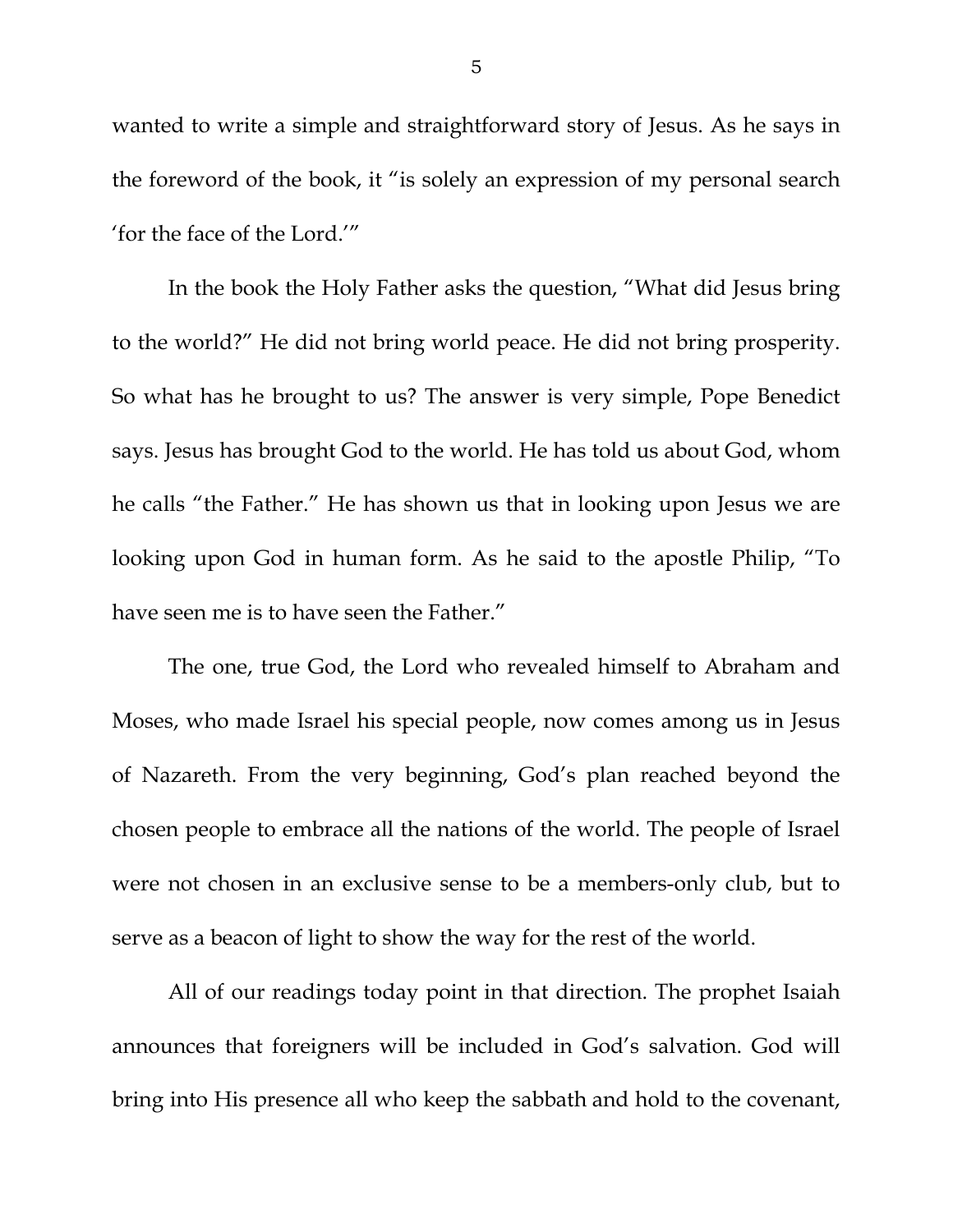sharing His love and His joy with them. Our Responsorial Psalm prayed for all nations to give praise to God. Saint Paul, as the Apostle to the Gentiles, writes to the Romans that God will share His gifts and have mercy upon all.

In the Gospel from Saint Matthew, an anxious mother beseeches Jesus for help and healing for her daughter. Note that the woman in the Gospel is a Canaanite woman, that is, she is a Gentile, not a member of the House of Israel. In telling this story, Matthew shows us how Jesus' life and ministry were centered first on his own people. But it was a ministry intended for the salvation of the whole world. The mission of Jesus to "the lost sheep of the House of Israel" will soon become a mission to "gather into one the scattered children of God" throughout the world. This woman is seeking from the Lord what we all seek from Him: eternal happiness.

 There is a beautiful passage in the Office of Readings for the Memorial of Saint Stephen of Hungary, whose feast day was yesterday, from a letter that he wrote to his son. In that letter Saint Stephen told his son what he needed to do to fulfill his duty in order to "reach the highest state of happiness." He said, "Be merciful to all who are suffering violence, keeping always in your heart the example of the Lord who said: *I desire*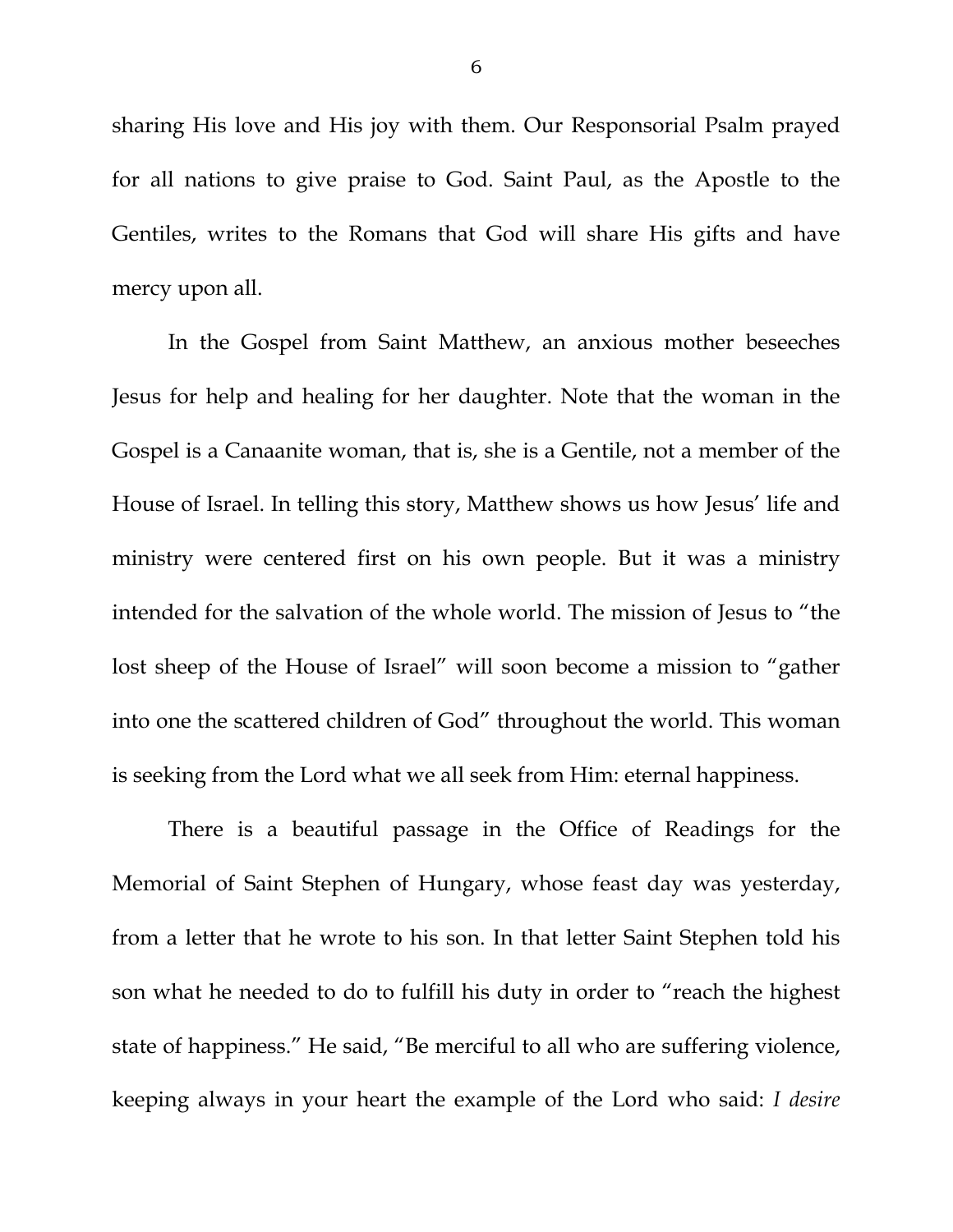*mercy and not sacrifice.* Be patient with everyone, not only with the powerful, but also with the weak. Finally be strong lest prosperity lift you up too much or adversity cast you down. Be humble in this life, that God may raise you up in the next. Be truly moderate and do not punish or condemn anyone immoderately. Be gentle so that you may never oppose justice. Be honorable so that you may never voluntarily bring disgrace upon anyone. Be chaste so that you may avoid all the foulness of lust like the pangs of death."

As he wrote to his son, Saint Stephen of Hungary also gives us a beautiful summary of the virtues that will lead to eternal happiness:

Be merciful.

Be patient.

Be strong.

Be humble.

Be moderate.

Be gentle.

Be honorable.

Be chaste.